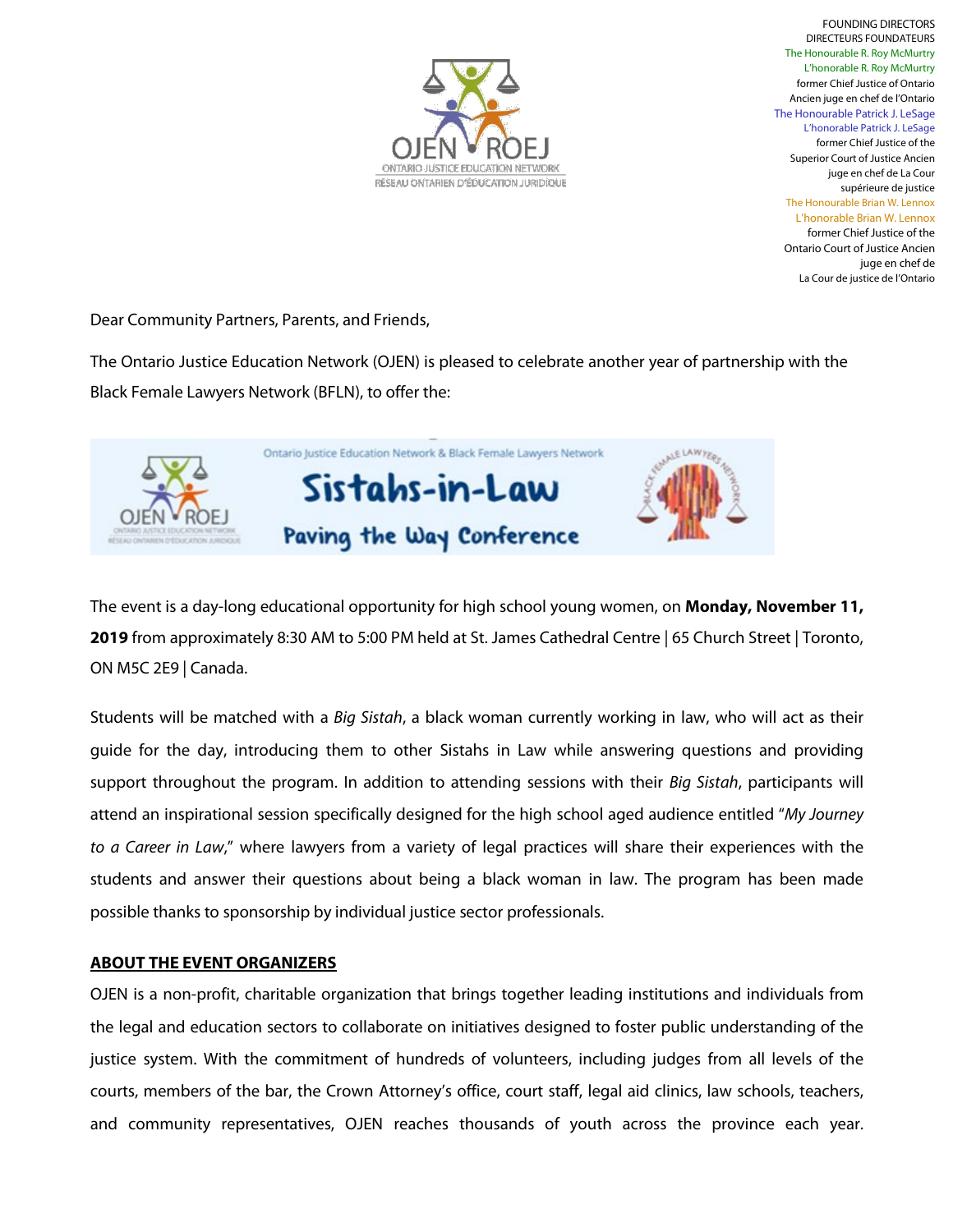

BLFN is an organization dedicated to providing an opportunity for students and practitioners in the field to convene, share and learn from one another. In 2006, the annual retreat, *Sistahs-in-Law*, began as an intimate gathering of colleagues and friends has blossomed into a full-day event that has attracted close to two hundred attendees from all over Canada. Proceeds from *Sistahs*in-Law go to supporting two very important law school scholarships which recognize the contributions of aboriginal and black law students.

This is a program for high school aged girls; sponsorship is not available for teachers or youth workers although they are welcome to attend by purchasing a ticket through BFLN at a cost of \$150. OJEN will provide supervision at a ratio of 1:20. The supervisor will accompany students to each event throughout the day. **Please note that students are responsible for their own transportation to and from this event and that OJEN is unable to provide transportation subsidies for those wishing to attend. Supervision of participants will begin once students register at the venue and will continue until approximately 5:00 PM, at which point students will be responsible for their own transportation home.**

To coordinate the participation of your child, student, or program participant, please return a completed registration package (enclosed) to OJEN by attaching them to the online registration form o[n OJEN's Sistahs](http://ojen.ca/en/program/sistahs-in-law-paving-the-way)[in-Law web page.](http://ojen.ca/en/program/sistahs-in-law-paving-the-way) Only complete registration forms will be accepted. For parents/guardians, your child's school may require an additional permission form. If you have questions or would like more information, please contact Simone Samuels at **ssamuels@ojen.ca**.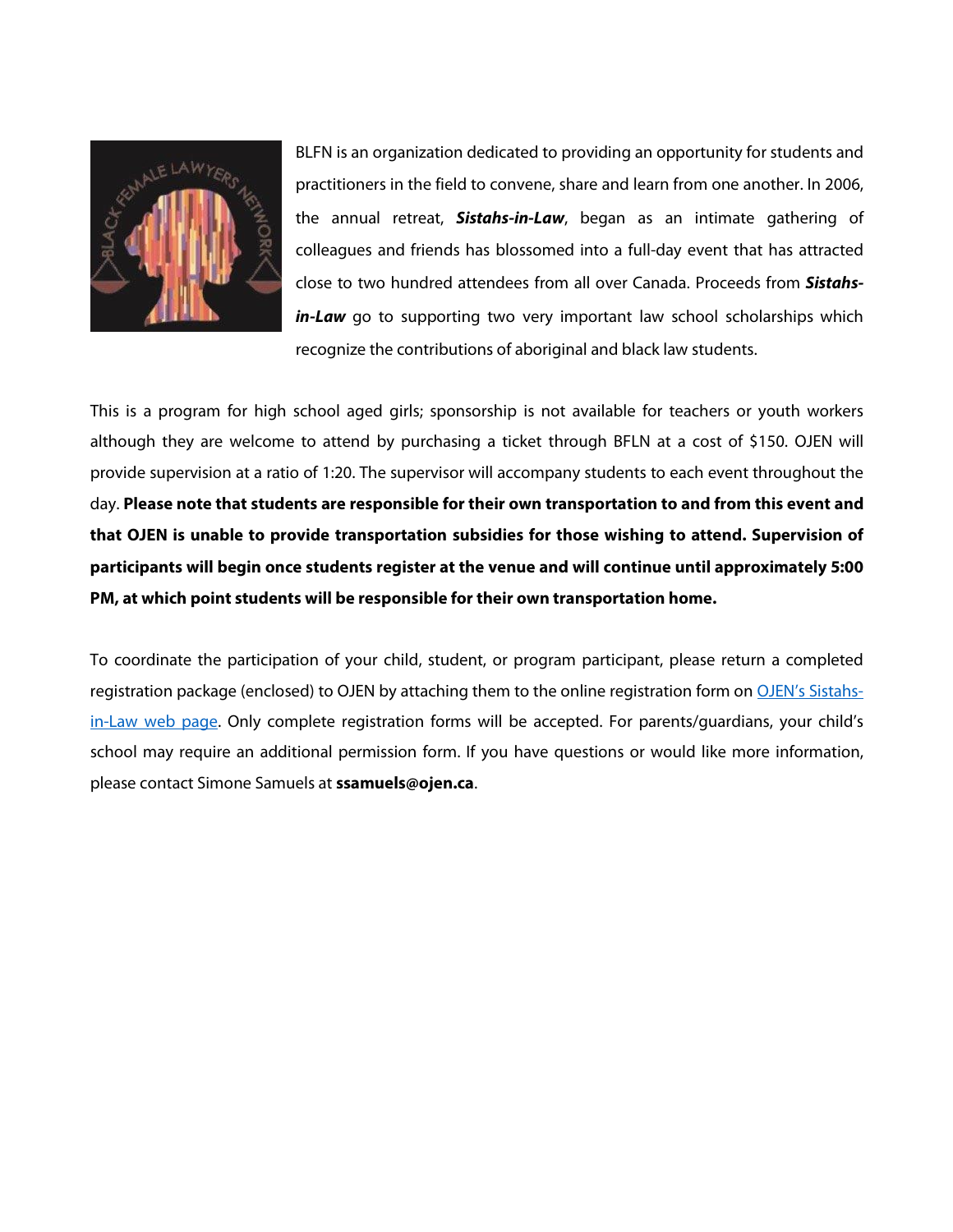

## **MEDIA RELEASE**

I consent to allow OJEN and BFLN (collectively: Event Organizers) and/or media present at the *Sistahs-in-Law: Paving the Way* program to reproduce, and/or publish, and/or broadcast the film and/or digital images, and/or video footage of me, or my child/ward taken during these events on **Monday, November 11, 2019.**

I release and discharge, these media outlets, Event Organizers and their officers and employees from any claims, obligations or liability of every kind, including those arising from use of these images and video footage.

This release shall be binding on my heirs, executors, administrators and assigns. I have read the above information and fully understand the contents. I hereby give the Event Organizers permission to use the aforementioned items and I authorize their use or reproduction by the Event Organizers or anyone authorized by them. I hereby also waive any rights of compensation or ownership thereto.

\_\_\_\_\_\_\_\_\_\_\_\_\_\_\_\_\_\_\_\_\_\_\_\_\_\_\_\_\_\_\_\_\_\_\_\_\_\_\_\_\_\_\_\_\_\_\_\_\_\_\_\_\_\_\_\_\_\_\_\_\_\_\_\_\_\_\_\_\_\_\_\_\_\_\_\_\_\_\_\_\_\_\_\_\_\_\_\_\_\_

Circle Option: *Student* | *Parent* | *Guardian* | Print Name: \_\_\_\_\_\_\_\_\_\_\_\_\_\_\_\_\_\_\_\_\_\_\_\_\_\_\_\_\_\_\_\_\_\_\_\_\_\_\_\_\_\_\_

Contact Number and Email (if applicable) (**Parent | Guardian**):

Signature: \_\_\_\_\_\_\_\_\_\_\_\_\_\_\_\_\_\_\_\_\_\_\_\_\_\_\_\_\_\_\_\_\_\_\_\_\_\_\_\_\_ Date: \_\_\_\_\_\_\_\_\_\_\_\_\_\_\_\_\_\_\_\_\_\_\_\_\_\_\_\_\_\_\_\_\_\_\_